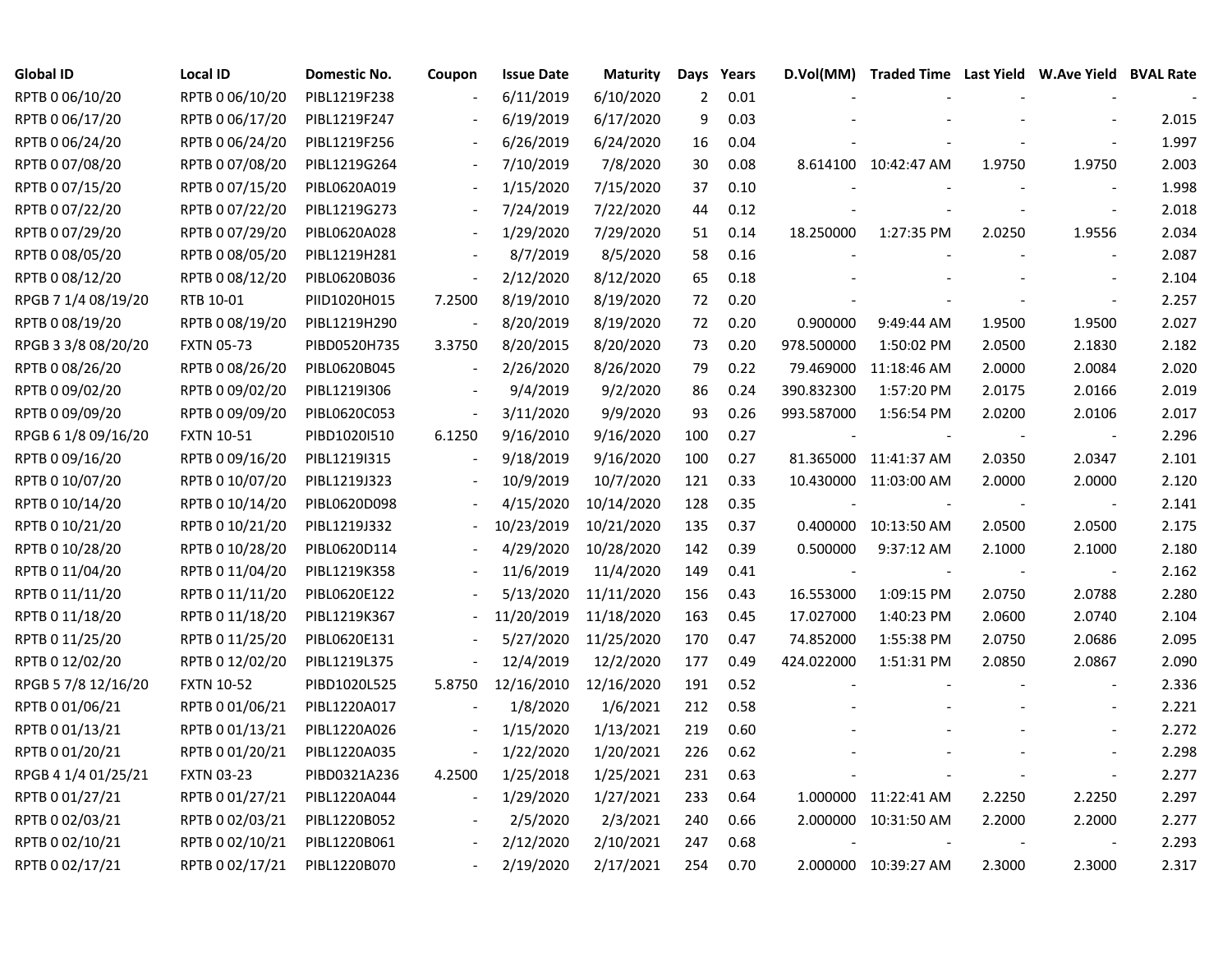| <b>Global ID</b>     | <b>Local ID</b>   | Domestic No. | Coupon                   | <b>Issue Date</b> | <b>Maturity</b>  | Days | Years | D.Vol(MM)                | Traded Time Last Yield W.Ave Yield BVAL Rate |        |                          |       |
|----------------------|-------------------|--------------|--------------------------|-------------------|------------------|------|-------|--------------------------|----------------------------------------------|--------|--------------------------|-------|
| RPTB 0 02/24/21      | RPTB 0 02/24/21   | PIBL1220B089 |                          | 2/26/2020         | 2/24/2021        | 261  | 0.72  |                          | 2.000000 10:13:09 AM                         | 2.1750 | 2.1750                   | 2.325 |
| RPGB 7 3/8 03/03/21  | RTB 10-02         | PIID1021C027 | 7.3750                   | 3/3/2011          | 3/3/2021         | 268  | 0.73  |                          | 100.000000 11:53:28 AM                       | 2.3800 | 2.3800                   | 2.380 |
| RPTB 0 03/03/21      | RPTB 0 03/03/21   | PIBL1220C097 |                          | 3/4/2020          | 3/3/2021         | 268  | 0.73  |                          |                                              |        |                          | 2.330 |
| RPTB 0 03/10/21      | RPTB 0 03/10/21   | PIBL1220C104 | $\blacksquare$           | 3/11/2020         | 3/10/2021        | 275  | 0.75  |                          | 1.758000 10:40:01 AM                         | 2.3000 | 2.3000                   | 2.343 |
| RPTB 0 03/17/21      | RPTB 0 03/17/21   | PIBL1220C113 | $\overline{\phantom{a}}$ | 3/18/2020         | 3/17/2021        | 282  | 0.77  |                          |                                              |        |                          | 2.375 |
| RPGB 3 1/2 03/20/21  | <b>FXTN 07-57</b> | PIBD0721C574 | 3.5000                   | 3/20/2014         | 3/20/2021        | 285  | 0.78  | 183.000000               | 1:49:40 PM                                   | 2.3750 | 2.3805                   | 2.390 |
| RPTB 0 04/07/21      | RPTB 0 04/07/21   | PIBL1220D149 | $\blacksquare$           | 4/8/2020          | 4/7/2021         | 303  | 0.83  |                          | 2.630000 11:28:11 AM                         | 2.3000 | 2.3000                   | 2.384 |
| RPTB 0 04/14/21      | RPTB 0 04/14/21   | PIBL1220D158 |                          | 4/15/2020         | 4/14/2021        | 310  | 0.85  |                          |                                              |        |                          | 2.406 |
| RPTB 0 04/21/21      | RPTB 0 04/21/21   | PIBL1220D167 | $\mathbf{r}$             | 4/22/2020         | 4/21/2021        | 317  | 0.87  |                          | 300.000000 10:41:22 AM                       | 2.3350 | 2.3350                   | 2.373 |
| RPGB 6 1/2 04/28/21  | <b>FXTN 10-53</b> | PIBD1021D531 | 6.5000                   | 4/28/2011         | 4/28/2021        | 324  | 0.89  | $\overline{\phantom{a}}$ |                                              |        | $\overline{\phantom{a}}$ | 2.384 |
| RPTB 0 04/28/21      | RPTB 0 04/28/21   | PIBL1220D176 | $\blacksquare$           | 4/29/2020         | 4/28/2021        | 324  | 0.89  | 10.000000                | 1:18:14 PM                                   | 2.3500 | 2.3500                   | 2.410 |
| RPTB 0 05/05/21      | RPTB 0 05/05/21   | PIBL1220E184 |                          | 5/6/2020          | 5/5/2021         | 331  | 0.91  | 69.650000                | 1:03:52 PM                                   | 2.3800 | 2.2939                   | 2.341 |
| RPTB 0 05/12/21      | RPTB 0 05/12/21   | PIBL1220E193 |                          | 5/13/2020         | 5/12/2021        | 338  | 0.93  | 15.760000                | 1:31:01 PM                                   | 2.3850 | 2.3850                   | 2.400 |
| RPTB 0 05/19/21      | RPTB 0 05/19/21   | PIBL1220E200 |                          | 5/20/2020         | 5/19/2021        | 345  | 0.95  | $\sim$                   |                                              |        |                          | 2.583 |
| RPTB 0 05/26/21      | RPTB 0 05/26/21   | PIBL1220E219 |                          | 5/27/2020         | 5/26/2021        | 352  | 0.96  | 149.943000               | 1:58:06 PM                                   | 2.3750 | 2.3779                   | 2.410 |
| RPTB 0 06/02/21      | RPTB 0 06/02/21   | PIBL1220F227 | $\overline{\phantom{a}}$ | 6/3/2020          | 6/2/2021         | 359  | 0.98  | 24.861000                | 1:51:02 PM                                   | 2.3650 | 2.3531                   | 2.402 |
| RPGB 4 7/8 06/13/21  | RTB 03-09         | PIID0321F092 | 4.8750                   | 6/13/2018         | 6/13/2021        | 370  | 1.01  |                          | 300.500000 11:58:16 AM                       | 2.3900 | 2.4017                   | 2.421 |
| RPGB 5 3/4 10/20/21  | RTB 10-03         | PIID1021J039 | 5.7500                   | 10/20/2011        | 10/20/2021       | 499  | 1.37  |                          |                                              |        |                          | 2.425 |
| RPGB 5 3/4 11/24/21  | <b>FXTN 10-55</b> | PIBD1021K551 | 5.7500                   | 11/24/2011        | 11/24/2021       | 534  | 1.46  |                          |                                              |        | $\overline{\phantom{a}}$ | 2.437 |
| RPGB 6 3/8 01/19/22  | <b>FXTN 10-54</b> | PIBD1022G545 | 6.3750                   | 7/19/2011         | 1/19/2022        | 590  | 1.62  | 8.900000                 | 1:41:16 PM                                   | 2.5000 | 2.5000                   | 2.483 |
| RPGB 4 01/26/22      | <b>FXTN 05-74</b> | PIBD0522A747 | 4.0000                   | 1/26/2017         | 1/26/2022        | 597  | 1.64  | 656.200000               | 1:18:29 PM                                   | 2.4750 | 2.4506                   | 2.473 |
| RPGB 15 03/14/22     | <b>FXTN 20-02</b> | PIBD2022C021 | 15.0000                  | 3/14/2002         | 3/14/2022        | 644  | 1.76  |                          |                                              |        | $\sim$                   | 2.467 |
| RPGB 4 3/4 07/04/22  | <b>FXTN 03-24</b> | PIBD0322G247 | 4.7500                   | 7/4/2019          | 7/4/2022         | 756  | 2.07  | 1300.200000              | 1:37:10 PM                                   | 2.5250 | 2.5021                   | 2.497 |
| RPGB 4 7/8 08/02/22  | <b>FXTN 10-56</b> | PIBD1022H562 | 4.8750                   | 8/2/2012          | 8/2/2022         | 785  | 2.15  | 100.000000               | 9:50:06 AM                                   | 2.5500 | 2.5500                   | 2.550 |
| RPGB 4 3/4 09/13/22  | <b>FXTN 10-57</b> | PIBD1022I570 | 4.7500                   | 9/13/2012         | 9/13/2022        | 827  | 2.26  |                          |                                              |        | $\overline{\phantom{a}}$ | 2.515 |
| RPGB 12 3/4 10/17/22 | <b>FXTN 20-03</b> | PIBD2022J033 | 12.7500                  | 10/17/2002        | 10/17/2022       | 861  | 2.36  |                          |                                              |        | $\overline{\phantom{a}}$ | 2.523 |
| RPGB 4 5/8 12/04/22  | RTB 05-11         | PIID0522L114 | 4.6250                   | 12/4/2017         | 12/4/2022        | 909  | 2.49  | 82.800000                | 1:46:27 PM                                   | 2.5000 | 2.5205                   | 2.499 |
| RPGB 4 12/06/22      | <b>FXTN 10-58</b> | PIBD1022L585 | 4.0000                   | 12/6/2012         | 12/6/2022        | 911  | 2.49  |                          |                                              |        |                          | 2.536 |
| RPGB 4 3/8 02/11/23  | RTB 03-10         | PIID0323B101 | 4.3750                   | 2/11/2020         | 2/11/2023        | 978  | 2.68  | 94.250000                | 1:49:46 PM                                   | 2.5050 | 2.5052                   | 2.523 |
| RPGB 13 02/20/23     | <b>FXTN 20-04</b> | PIBD2023B048 | 13.0000                  | 2/20/2003         | 2/20/2023        | 987  | 2.70  |                          |                                              |        | $\sim$                   | 2.553 |
| RPGB 5 1/2 03/08/23  | <b>FXTN 05-75</b> | PIBD0523C752 | 5.5000                   | 3/8/2018          | 3/8/2023 1,003   |      | 2.75  |                          | 350.500000 11:46:22 AM                       | 2.5300 | 2.5300                   | 2.537 |
| RPGB 3 1/2 04/21/23  | <b>FXTN 07-58</b> | PIBD0723D588 | 3.5000                   | 4/21/2016         | 4/21/2023 1,047  |      | 2.87  |                          | 8.000000 11:26:14 AM                         | 2.5650 | 2.5300                   | 2.569 |
| RPGB 11 7/8 05/29/23 | <b>FXTN 20-05</b> | PIBD2023E054 | 11.8750                  | 5/29/2003         | 5/29/2023 1,085  |      | 2.97  |                          |                                              |        |                          | 2.577 |
| RPGB 3 1/4 08/15/23  | RTB 10-04         | PIID1023H046 | 3.2500                   | 8/15/2013         | 8/15/2023 1,163  |      | 3.18  | 14.505000                | 1:11:45 PM                                   | 2.8500 | 2.8271                   | 2.736 |
| RPGB 11 3/8 10/23/23 | <b>FXTN 20-06</b> | PIBD2023J068 | 11.3750                  | 10/23/2003        | 10/23/2023 1,232 |      | 3.37  | $\sim$                   | $\overline{\phantom{a}}$                     |        |                          | 2.607 |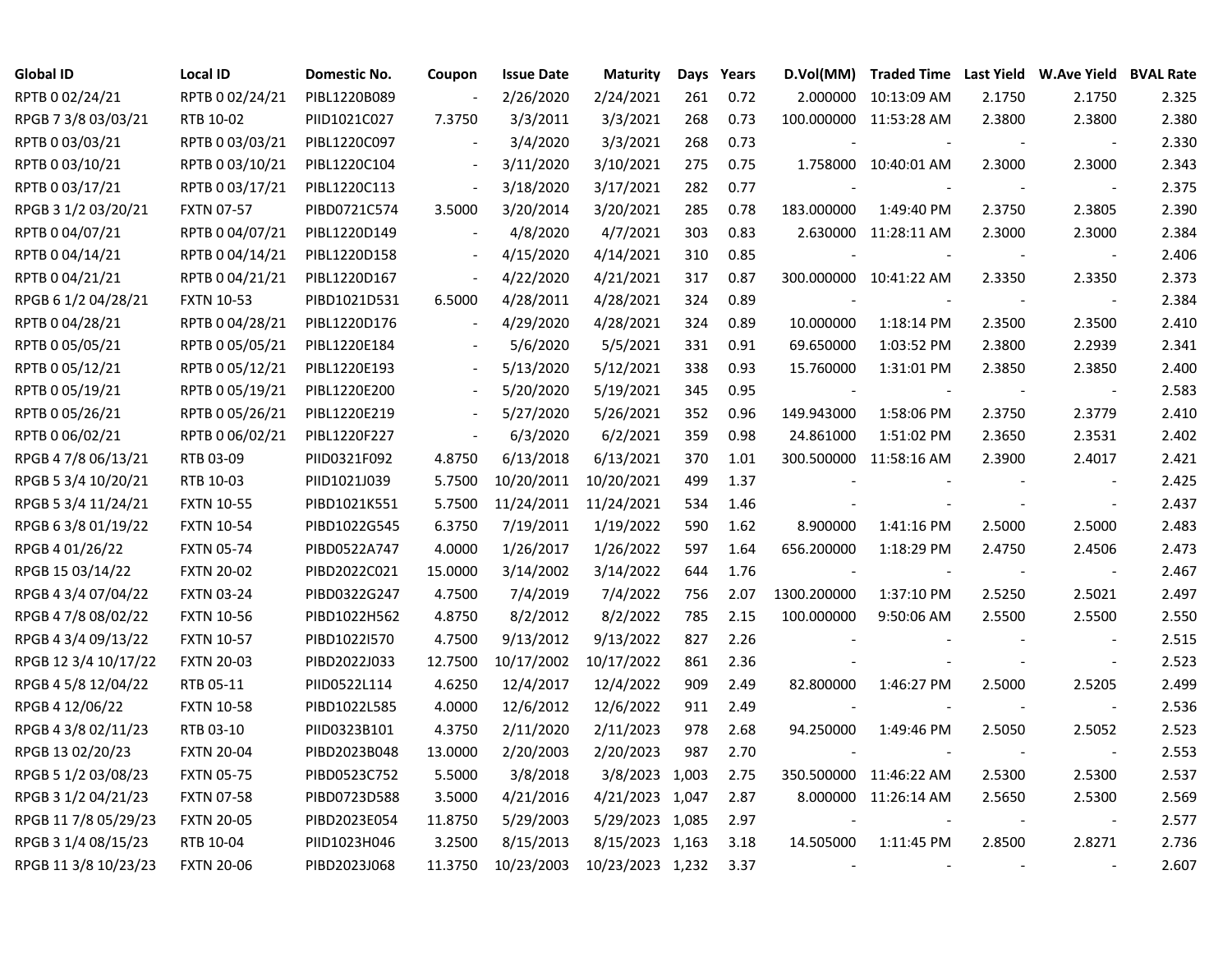| <b>Global ID</b>     | Local ID          | <b>Domestic No.</b> | Coupon  | <b>Issue Date</b> | <b>Maturity</b>        | Days Years | D.Vol(MM)               |                        |                          | Traded Time Last Yield W.Ave Yield BVAL Rate |       |
|----------------------|-------------------|---------------------|---------|-------------------|------------------------|------------|-------------------------|------------------------|--------------------------|----------------------------------------------|-------|
| RPGB 6 1/4 03/12/24  | RTB 05-12         | PIID0524C129        | 6.2500  | 3/12/2019         | 3/12/2024 1,373        | 3.76       | 181.300000              | 1:40:04 PM             | 2.5600                   | 2.5571                                       | 2.561 |
| RPGB 4 1/2 04/20/24  | <b>FXTN 07-59</b> | PIBD0724D595        | 4.5000  | 4/20/2017         | 4/20/2024 1,412        | 3.87       |                         |                        |                          |                                              | 2.650 |
| RPGB 12 3/8 06/03/24 | <b>FXTN 20-07</b> | PIBD2024F075        | 12.3750 | 6/3/2004          | 6/3/2024 1,456         | 3.99       |                         |                        |                          |                                              | 2.654 |
| RPGB 12 7/8 08/05/24 | <b>FXTN 20-08</b> | PIBD2024H086        | 12.8750 | 8/5/2004          | 8/5/2024 1,519         | 4.16       |                         |                        |                          | $\overline{\phantom{a}}$                     | 2.669 |
| RPGB 4 1/8 08/20/24  | <b>FXTN 10-59</b> | PIBD1024H595        | 4.1250  | 8/20/2014         | 8/20/2024 1,534        | 4.20       |                         | 31.600000 11:57:38 AM  | 2.8500                   | 2.8500                                       | 2.784 |
| RPGB 4 1/4 10/17/24  | <b>FXTN 05-76</b> | PIBD0524J762        | 4.2500  | 10/17/2019        | 10/17/2024 1,592       | 4.36       | 626.813000              | 1:54:23 PM             | 2.6100                   | 2.6104                                       | 2.608 |
| RPGB 13 3/4 11/11/24 | <b>FXTN 20-09</b> | PIBD2024K091        | 13.7500 | 11/11/2004        | 11/11/2024 1,617       | 4.43       |                         |                        |                          | $\overline{\phantom{a}}$                     | 2.693 |
| RPGB 5 3/4 04/12/25  | FXTN 07-61        | PIBD0725D618        | 5.7500  | 4/12/2018         | 4/12/2025 1,769        | 4.84       | 95.120000               | 1:27:19 PM             | 2.6850                   | 2.6871                                       | 2.664 |
| RPGB 12 1/8 04/14/25 | <b>FXTN 20-10</b> | PIBD2025D103        | 12.1250 | 4/14/2005         | 4/14/2025 1,771        | 4.85       |                         |                        |                          | $\overline{\phantom{a}}$                     | 2.732 |
| RPGB 3 5/8 09/09/25  | <b>FXTN 10-60</b> | PIBD1025I608        | 3.6250  | 9/9/2015          | 9/9/2025 1,919         | 5.25       |                         | 934.943892 11:26:29 AM | 2.7500                   | 2.7307                                       | 2.727 |
| RPGB 12 1/8 10/20/25 | <b>FXTN 20-11</b> | PIBD2025J116        | 12.1250 | 10/20/2005        | 10/20/2025 1,960       | 5.37       |                         |                        |                          | $\overline{\phantom{a}}$                     | 2.788 |
| RPGB 18 1/4 11/29/25 | <b>FXTN 25-01</b> | PIBD2525K015        | 18.2500 | 11/29/2000        | 11/29/2025 2,000       | 5.48       |                         |                        |                          | $\overline{a}$                               | 2.801 |
| RPGB 10 1/4 01/19/26 | <b>FXTN 20-12</b> | PIBD2026A122        | 10.2500 | 1/19/2006         | 1/19/2026 2,051        | 5.62       |                         |                        |                          | $\blacksquare$                               | 2.817 |
| RPGB 6 1/4 02/14/26  | <b>FXTN 07-62</b> | PIBD0726B627        | 6.2500  | 2/14/2019         | 2/14/2026 2,077        | 5.69       |                         | 57.790000 11:42:58 AM  | 2.7600                   | 2.7600                                       | 2.732 |
| RPGB 3 1/2 09/20/26  | RTB 10-05         | PIID1026I057        | 3.5000  | 9/20/2016         | 9/20/2026 2,295        | 6.28       | 22.100000               | 11:32:01 AM            | 3.3750                   | 3.3750                                       | 3.147 |
| RPGB 6 1/4 10/20/26  | RTB 15-01         | PIID1526J019        | 6.2500  | 10/20/2011        | 10/20/2026 2,325       | 6.37       | 15.000000               | 1:00:47 PM             | 3.5000                   | 3.5000                                       | 3.009 |
| RPGB 8 12/07/26      | <b>FXTN 20-13</b> | PIBD2026L139        | 8.0000  | 12/7/2006         | 12/7/2026 2,373        | 6.50       |                         |                        |                          | $\overline{\phantom{a}}$                     | 2.930 |
| RPGB 5 3/8 03/01/27  | RTB 15-02         | PIID1527C023        | 5.3750  | 3/1/2012          | 3/1/2027 2,457         | 6.73       |                         | 400.000000 10:34:28 AM | 2.6000                   | 2.6000                                       | 3.403 |
| RPGB 4 3/4 05/04/27  | FXTN 10-61        | PIBD1027E617        | 4.7500  | 5/4/2017          | 5/4/2027 2,521         | 6.90       |                         |                        | $\overline{\phantom{a}}$ | $\overline{\phantom{a}}$                     | 3.001 |
| RPGB 8 5/8 09/06/27  | <b>FXTN 20-14</b> | PIBD2027I140        | 8.6250  | 9/6/2007          | 9/6/2027 2,646         | 7.24       |                         |                        |                          | $\overline{\phantom{a}}$                     | 3.036 |
| RPGB 6 1/4 03/22/28  | <b>FXTN 10-63</b> | PIBD1028C635        | 6.2500  | 3/22/2018         | 3/22/2028 2,844        | 7.79       |                         | 200.830000 11:56:35 AM | 3.1900                   | 3.1985                                       | 3.204 |
| RPGB 9 1/2 12/04/28  | <b>FXTN 20-15</b> | PIBD2028L151        | 9.5000  | 12/4/2008         | 12/4/2028 3,101        | 8.49       |                         |                        |                          | $\sim$                                       | 3.178 |
| RPGB 6 7/8 01/10/29  | <b>FXTN 10-64</b> | PIBD1029A644        | 6.8750  | 1/10/2019         | 1/10/2029 3,138        | 8.59       |                         | 316.000000 11:27:17 AM | 3.1750                   | 3.1513                                       | 3.156 |
| RPGB 8 3/4 05/27/30  | <b>FXTN 20-16</b> | PIBD2030E166        | 8.7500  | 5/27/2010         | 5/27/2030 3,640        | 9.97       |                         | 0.270000 10:17:03 AM   | 3.6500                   | 3.6500                                       | 3.289 |
| RPGB 12 1/2 07/28/30 | <b>FXTN 25-02</b> | PIBD2530G029        | 12.5000 | 7/28/2005         | 7/28/2030 3,702 10.14  |            |                         |                        |                          | $\overline{\phantom{a}}$                     | 3.293 |
| RPGB 11 1/4 01/26/31 | <b>FXTN 25-03</b> | PIBD2531A032        | 11.2500 | 1/26/2006         | 1/26/2031 3,884 10.63  |            |                         |                        |                          | $\blacksquare$                               | 3.316 |
| RPGB 8 07/19/31      | <b>FXTN 20-17</b> | PIBD2031G171        | 8.0000  | 7/19/2011         | 7/19/2031 4,058 11.11  |            | 87.150000               | 1:04:02 PM             | 3.3500                   | 3.3284                                       | 3.288 |
| RPGB 9 3/8 10/05/31  | <b>FXTN 25-04</b> | PIBD2531J042        | 9.3750  | 10/5/2006         | 10/5/2031 4,136 11.32  |            |                         |                        |                          |                                              | 3.359 |
| RPGB 5 7/8 02/02/32  | <b>FXTN 20-18</b> | PIBD2032B183        | 5.8750  | 2/2/2012          | 2/2/2032 4,256 11.65   |            |                         |                        |                          | $\overline{\phantom{a}}$                     | 3.522 |
| RPGB 5 7/8 03/01/32  | RTB 20-01         | PIID2032C014        | 5.8750  | 3/1/2012          | 3/1/2032 4,284 11.73   |            | 13.200000               | 1:43:56 PM             | 3.8750                   | 3.8742                                       | 3.392 |
| RPGB 5 3/4 09/27/32  | <b>FXTN 20-19</b> | PIBD2032I195        | 5.7500  | 9/27/2012         | 9/27/2032 4,494 12.30  |            |                         |                        |                          | $\blacksquare$                               | 3.449 |
| RPGB 8 1/2 11/29/32  | <b>FXTN 25-05</b> | PIBD2532K057        | 8.5000  | 11/29/2007        | 11/29/2032 4,557 12.48 |            |                         |                        |                          | $\blacksquare$                               | 3.748 |
| RPGB 3 5/8 03/21/33  | <b>FXTN 20-20</b> | PIBD2033C206        | 3.6250  | 3/21/2013         | 3/21/2033 4,669 12.78  |            |                         | 409.000000 10:52:57 AM | 3.9500                   | 3.9500                                       | 3.959 |
| RPGB 9 1/4 11/05/34  | <b>FXTN 25-06</b> | PIBD2534K062        | 9.2500  | 11/5/2009         | 11/5/2034 5,263 14.41  |            |                         |                        |                          | $\blacksquare$                               | 3.699 |
| RPGB 8 09/30/35      | <b>FXTN 25-07</b> | PIBD2535I071        | 8.0000  | 9/30/2010         | 9/30/2035 5,592 15.31  |            | 3529.000000 11:19:39 AM |                        | 3.8111                   | 3.8111                                       | 3.811 |